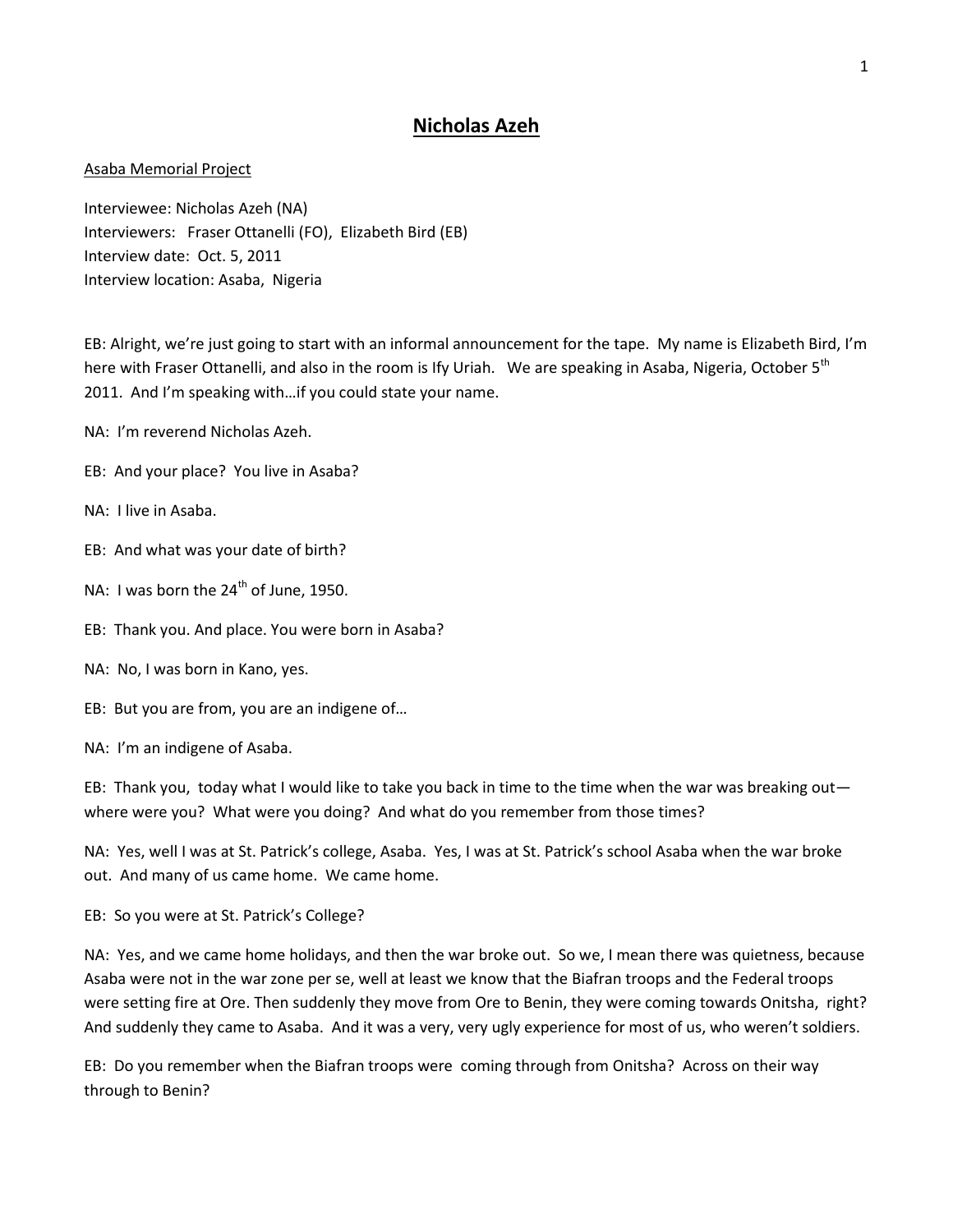NA: Uh, no because we were right in the middle of the town so I didn't experience that. I didn't experience that.

EB: So the first encounter you had was with Federal troops coming in.

NA: Oh, yes. With Federal troops coming in. Coming in. They were fighting.

EB: Do you remember when that was actually when the first started coming in?

NA: I don't remember when exactly, others might help me, but it was a morning about—it was about 6:30 in the morning. I come out and fetch water, you know? And suddenly I heard gunshots—bah-bah-bah-bah-bah-bah [makes gun sweeping motion with his fingers]. I ducked out of the house, and the next thing I saw was four yeah four hefty looking men. Horrible looking men with guns, right? And I was scared. I ducked out of the house—my mum was, went out of the house. It was a hopeless situation, right? And of course that day they start taking over Asaba. And they went to the town, so that had happened then. And we are getting used to them. Then suddenly, suddenly, hell set loose in town. You know? At about 6:00 in the evening they took us, they marched us civilian boys from the house and took us down the road to where we had school. And that is where I saw the most horrible sight in my life. When we got there it was an open field, and uh, when I got there people had been killed, massacred. The scene was quite ugly, you would lie down and they would shoot a person there. And then they would come and somebody else would come on the corpse and then not excavated, then you would lie back and be shot. So you were covered with somebody else's corpse when you were tormented and then shot. And god sent me a messiah.

EB: So you, if we could, just the timing of this—this was not the march on October 7<sup>th</sup>, this was before that. Was it?

NA: No, that was the main holocaust when they came in.

EB: So you came out, you were part of the march to Ogbe-Osawa ?

NA: No, I wasn't a part of that. They came and the very first movement, they picked us up, young boys and carried us picked up.

And I was one of those picked up from my house, and they marched us towards the school, the school, and that is where I experienced the killings. And of course at night we dashed off from there to Ibusa.

EB: So when you got to the school—they kept—can you describe, you were all in a line? In a group? What was…

NA: I mean there was pandemonium. It was hopelessness students were everywhere, and uh there was crying in the town it was a hopeless situation. Right? And when I go to the field already people have been killed there. And, so what happens is we would get there, and you would cover somebody else's corpse and you would lie down and be shot. I would cover somebody else's corpse and then lie down to be shot, and then suddenly God sent me a messiah.

EB: And what happened? He misfired the gun you said?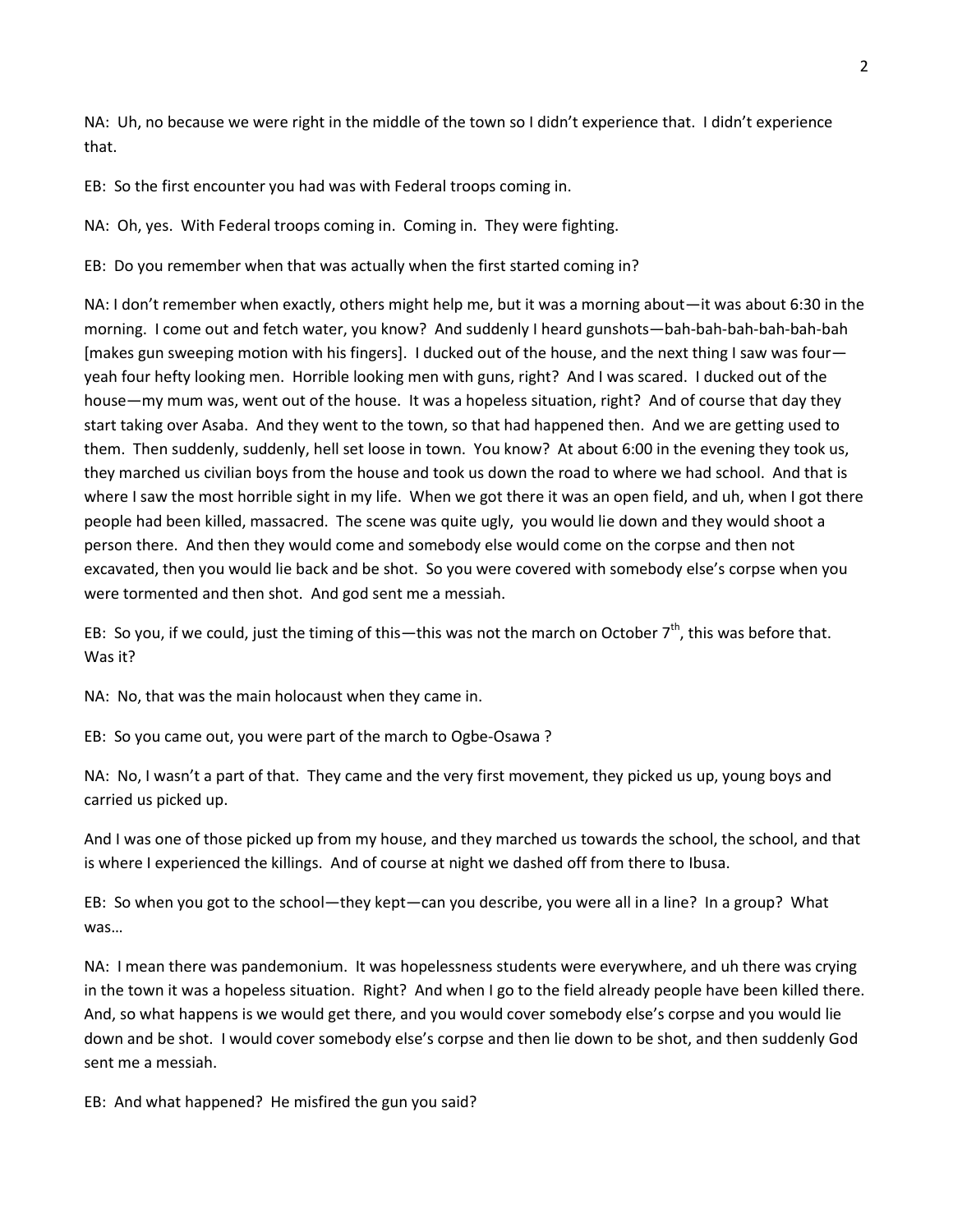NA: No, none was fired. I mean they can't miss you—it is a close, a close-range shot. When here is a man on the ground and you do buh-buh-buh [machine gun noises], and he dies there, with blood gushing out. So I am sure. And of course the fear has gone out of me, I mean it was a hopeless situation so I wasn't afraid anymore. So, I cover somebody else's corpse, right? Blood was everywhere. And so I take the shovel and I have to obey, I mean you have to obey at that point in time. And so I had the shovel and I was covering the corpse of someone who was killed, and my own self I was to lie down. I mean I can't just say no. I was to lie down there and be shot—it was a close-range shooting. And the next thing I see is a young man came—an officer came, and he exclaimed—what is this? What have these young boys done? Leave them alone! That was all that I saw. And thank God they left us. And by then it was getting dark. They left us and from there I ran to a town called Ibusa. Right? How I got there heaven knows. When I got to Ibusa I didn't know anybody there. But God helped. The reception of the righteous, the good lord helped me. I had a good reception. I was in Ibusa for a long time before and I came back eventually to Asaba, you know.

EB: So you were actually lying down waiting to be…

NA: I had just finished covering somebody else and it was my turn to lie down. So if God hadn't sent me, if he hadn't come, I would have been shot there.

EB: Do you know who the soldier was who came to…

NA: No, I don't know him. They were some horrible looking guys from the north or something, I don't know.

EB: So it was an officer who came and he saw what was happening.

NA: Yes, he saw what was happening. He was there, he was godsent.

EB: You don't know who he was.

NA: I don't know who he was. You know? Another soldier? I was at St. Patrick's college, I've not fought a war before, I don't know about soldiering. I mean it was a horrible sight. Very horrible.

EB: So when they shot people they told them to lie down first and then they shot them…

NA: Yes!

EB: Not standing up.

NA: No! In my own scene. Others were shot other ways, but in my scene you would lie down, first of all you would cover somebody else's corpse, then you lie down. And you can't protest. You can't say no.

FO: How many people were in the, how many people were in this…

NA: In this place? Already about a room, I mean a floor like this [points to the room] all full of corpses. You can see this and see blood. You know?

FO: It was a large grave.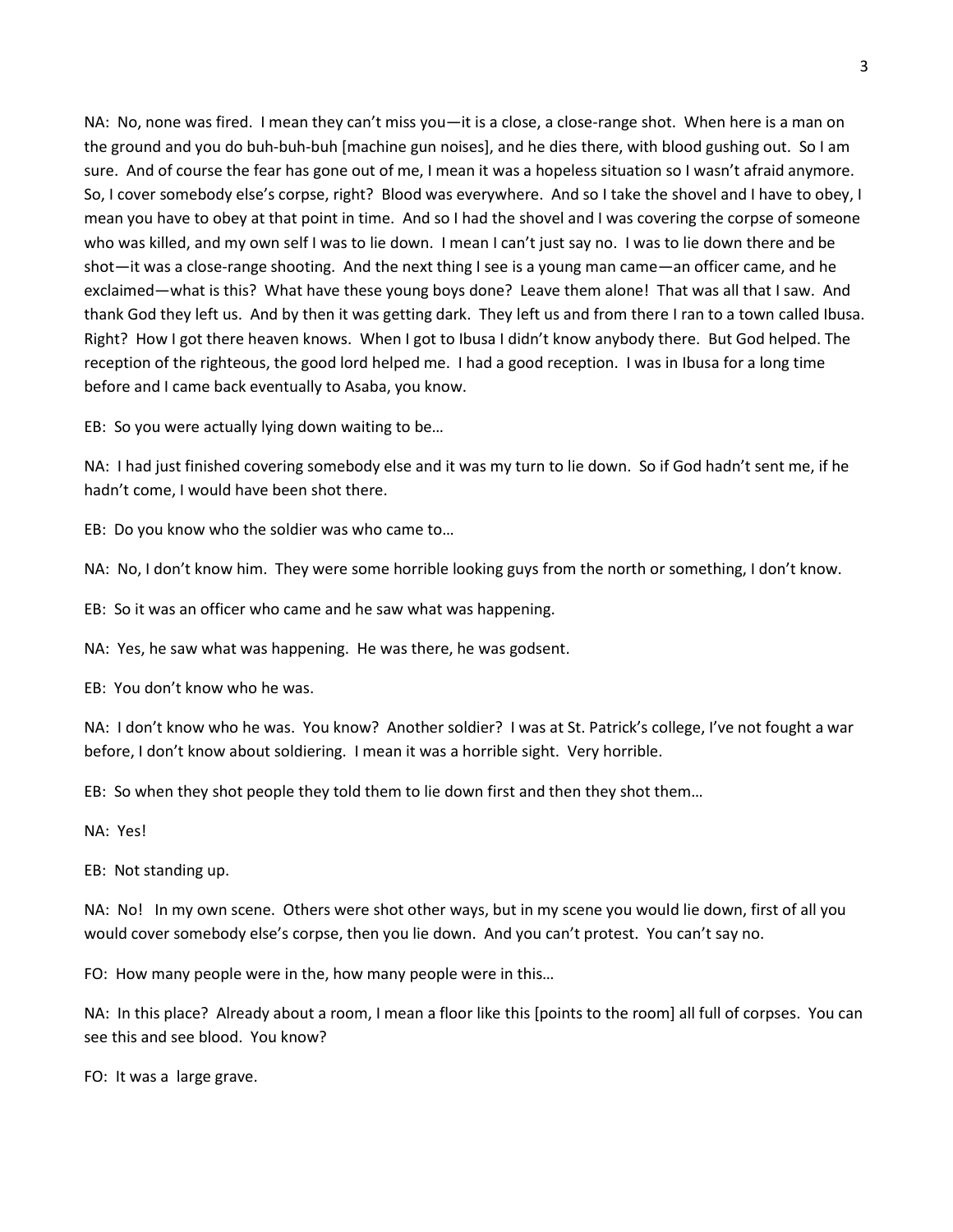NA: Yes, a large swath of ground. A large field, you excavated a bit of land and you covered and then you would lie down, and they would bum-bum-bum shoot you. They shot you there.

FO: So there would be a group of people standing or sitting and then they would call you.

NA: No, they weren't calling, I was brought in and it was my turn to be shot, so. So they gave me a shovel, and they asked me to cover somebody who has been shot already. You know? So after covering him I would have just gone in there and be shot. Except for God sent somebody at that point in time to rescue me.

FO: So you were lying down already?

NA: No, already I was covering somebody else who was shot. And after you cover somebody else who had been shot of course you had now made a space for yourself to lie down. You know? And if I had lie down, I would have been shot like that.

EB: Do you know who the person was who you had covered?

NA: No, it was a hopeless situation. You don't even know.

EB: Well, most of these people were they young boys like yourself?

NA: Of course, young boys. Young boys like me.

EB: Mhm.

NA: Of course, young boys. Here they were killing young boys. It was later at night I heard that there was a spray, just spray people at random. And then we escaped to Ibusa.

EB: So, it seems from the way you were describing it that the soldiers were not acting on orders, they were just doing this because they wanted to?

NA: No! It was an order! It was an order to kill, to massacre! To destroy the young folks and the elderly middle class in Asaba—no other.

So they are disciplining people anyway, and the other, I guess this is a troubled thing. Because they come and they burn houses, the war of Niger, there are horrible looking people, terrible looking people. They are big, tough, dark. I mean you look at their faces and you are scared. You can just tell by looking at their faces, these aren't the people that you are used to. I mean as a student we are not used to them—right?

EB: If, would you be able to show us the location, the place where this happened?

NA: Um, yes, I can. I can, yes. I mean it has been how many years now, more than 47 years, uh, yes. We can see to it. Yes.

IU? : I saw when this was happening, when they killed these people. And, I didn't know what was happening to them, you know, we were dancing past. You were in that field. And I didn't know what you were doing I thought you were doing something else.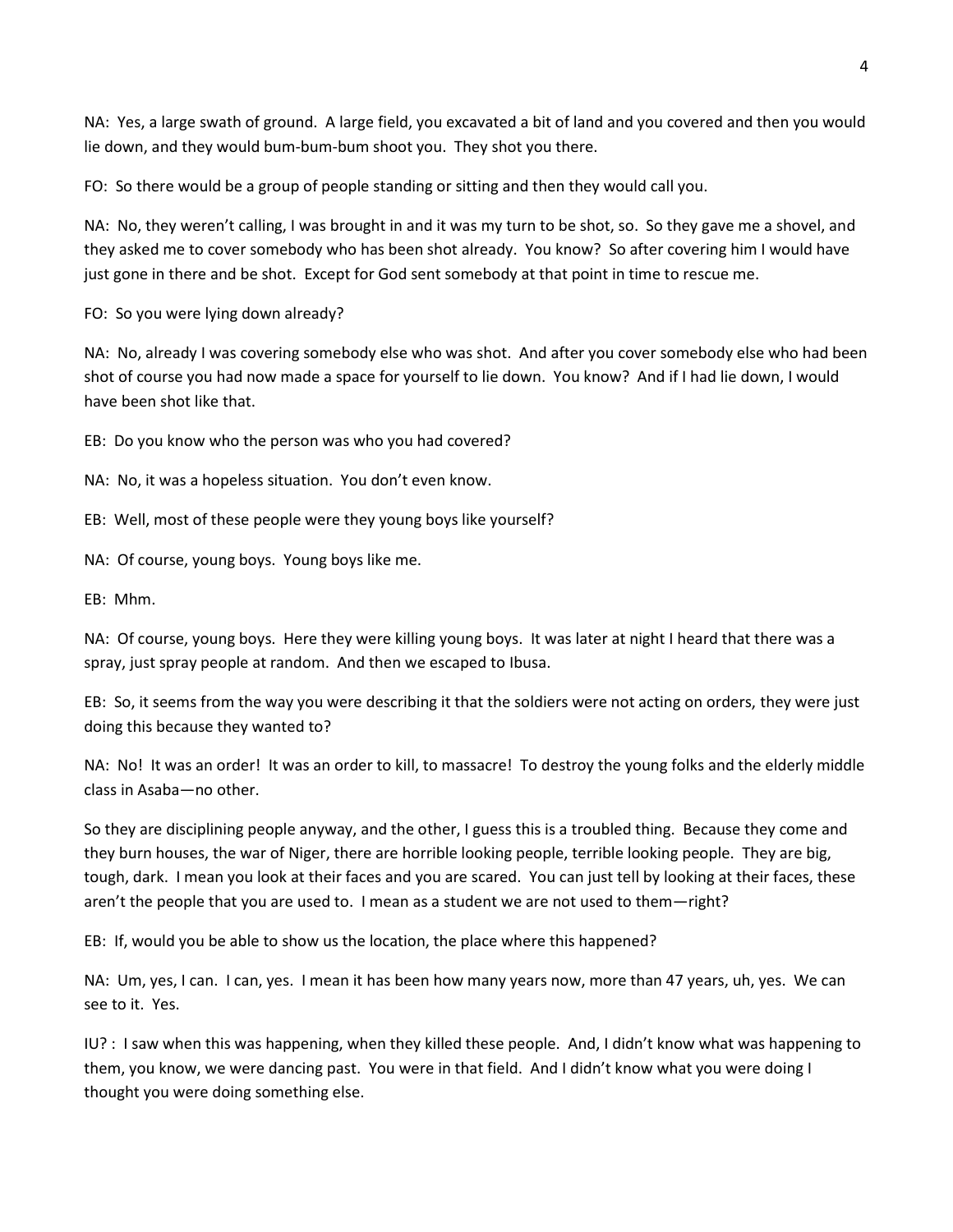NA: No, no. We were the victim of shots.

IU: We went there, after the events. That, too.

EB: So you would know where this place was, you could show us.

IU?: Yes, I have an idea.

EB: Do you have any, if you had to estimate the number of people who were killed in this situation, how many do you think?

NA: That's the, what—there were over 200 people killed. There were 200 people killed. Because I came in there, there was bloodshed. People just left, there was blood and corpses. And, uh.

FO: You were standing in a line waiting to be killed.

NA: Yes. You know they kept us in there and my turn was next to be killed. You know, and at that time you don't have the mental strength to count or to find out—I mean it was a hopeless situation. Really hopeless.

EB: Were people, did some attempt—try to run away or?

NA: Run away? The whole town was filled, there were soldiers. Where are you running to? We're just like zombies, like robots. We've lost our willpower. I mean, you can't run! When the whole town was littered with soldiers, these horrible-looking people. Some were screaming, some were crying—it was a hopeless situation, it was a hopeless situation.

EB: There was only men and boys there, no women?

NA: Of course, no! No women! Only men and boys, and of course later on they took advantage and they started raping—I mean they got free wives in Asaba. Best of the system. They have not recovered yet from that damage. Raped them. When the husband is gone, when the children are gone, they start raping the children. Women, the Hausa had free wives. They had the women and they brought forth bastards to the land. I mean Asaba was a very peaceful place, but suddenly we had a group of people who are raw. Who are not disciplined, who are not educated. And these are the offsprings of the soldiers. Right?

EB: And there are many of those people still here?

NA: Still around. They are still around. What do you expect? They brought forth a generation of people who are not really Asaba. Now a man who is a bastard, now a soldier who he impregnates a woman, he brings a child into this world and he goes back to that place and these children have no parents.

EB: And what effect has that had on Asaba do you think?

NA: Oh my, it is a very ugly social abnormality. You know? Right now we have land barons, who are young boys selling land. Criminals. They will sell land and sell to about 5 people. And they use the money from land to bribe the police, right? If you go to court of course the juries are bribed. So the town is completely destabilized.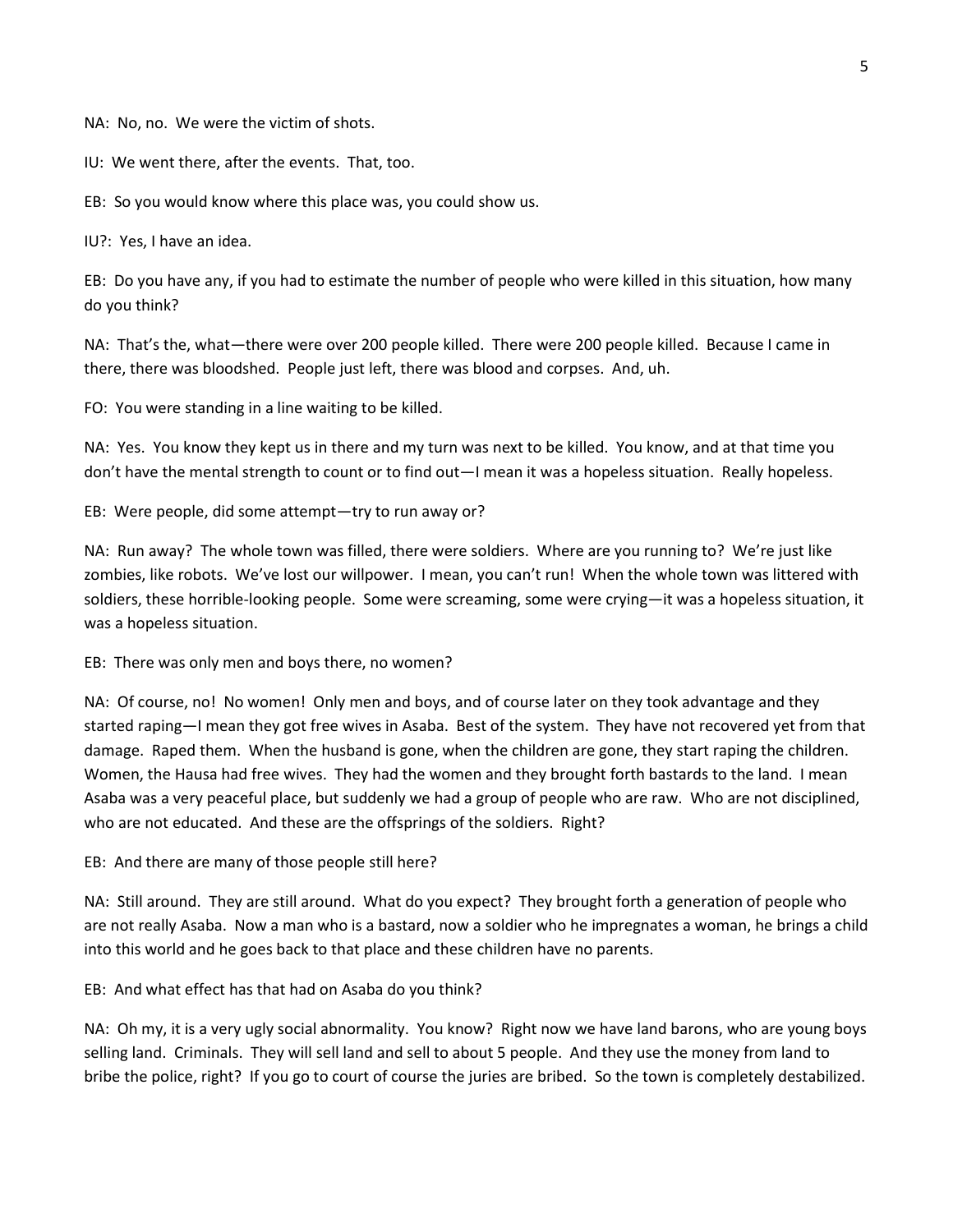EB: In your own family, how, were there many people killed in your own family or no?

NA: In my family, in my family I am the first born. Right? And I am the only one that became a victim. In my family.

EB: What happened to the rest of them? Did they run away?

NA: No, the rest, they are children then. But I'm the one, them, it didn't affect them. They only took those that had age. And the children were left behind. The women were left behind. The children, I mean the youths and other people were victims.

EB: At the time how many people were in your family? Both your parents?

NA: My mother, my siblings, but I'm the oldest, so I was the only one picked. And the others who were behind.

EB: And was your father living?

NA: My father was living, but he wasn't in Asaba then.

EB: Oh, so he, yes.

NA: So he wasn't there.

EB: Yes. And how many siblings, younger siblings did you have?

NA: We had about 6 of us. But none of them were affected except me. It was just me, and God on my side I didn't fall a victim.

EB: So you left and you went to Ibusa, how long?

NA: It was about, uh, about uh, 7 months or thereabout. Now by the time the issue came down I came back to Asaba. Right? And by then I came Asaba and we still had troops. In my father's house. I mean I was there and uh, I was born in the north I was born in Kano, so my family could speak Hausa very well. So they spoke very well and they could sit back in our home and converse with us. But later on that same house, that housed the federal troops became a victim. They launched a grenade there and the house came down.

EB: And when was that? Was that…

NA: That was the second attempt.

EB: In 1968 when they came through again, yeah.

NA: Yes, and that is how we lost the house.

EB: Mhm. And so were they, was it just a random grenade or was it…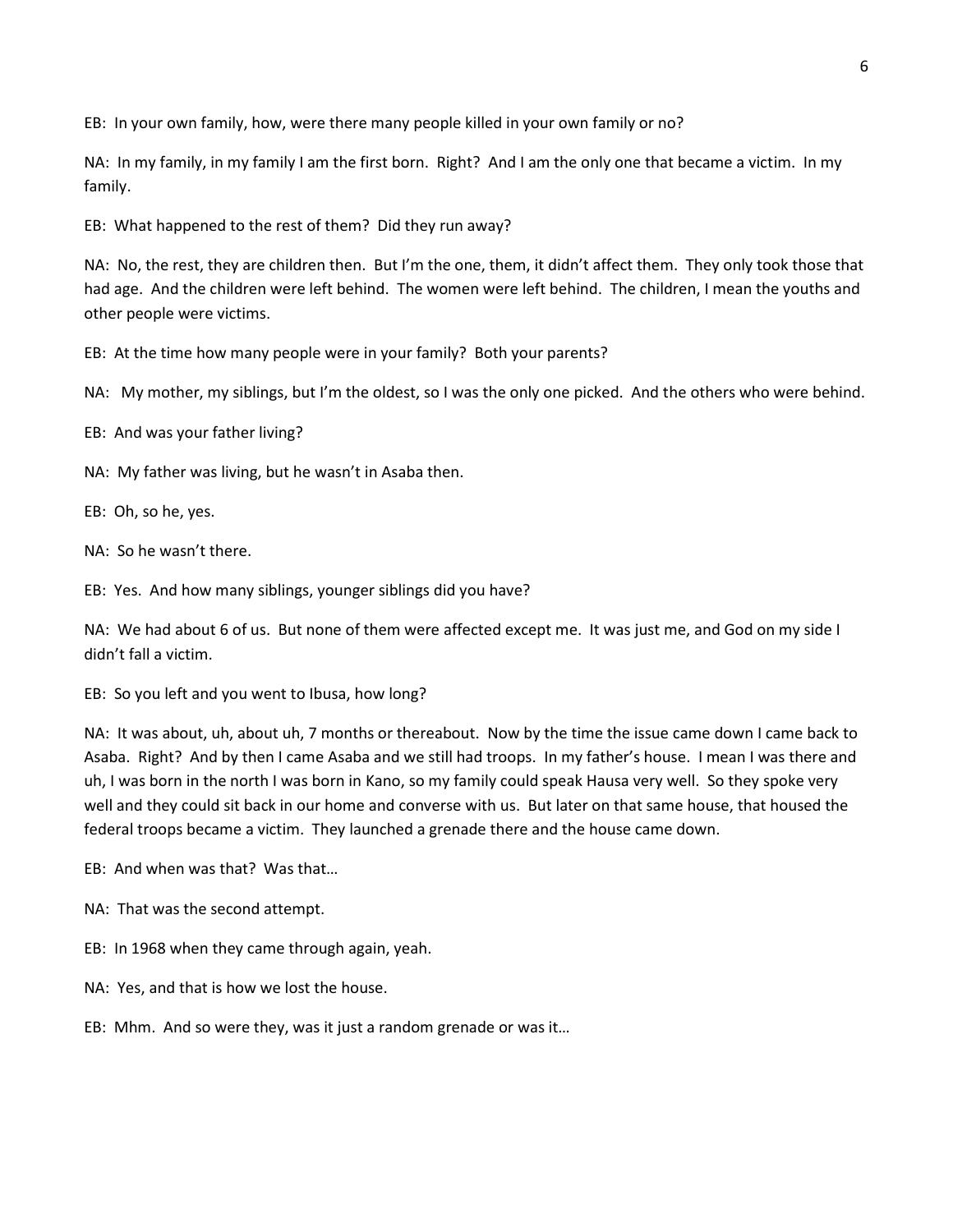NA: They launched it straight onto the house. That and the, the advanced soldiers had infiltrated, and I don't know what really happened, because then I wasn't in there I was in Ibusa. So they just launched it there and the whole house came down.

EB: So for a while, after the soldiers were there in the first time, then they left but then they came, then more different soldiers came back again. So the soldiers were in Asaba all those months when you were in Ibusa. There were soldiers there for many, many months.

NA: Yes, yes.

EB: They were staying in your…

NA: They were staying in my house. In other places, yes, they were stationed in Asaba. Yes.

EB: Now you said, you talked about earlier about the rape and assault on women and girls, was this very common?

NA: This was very common. The soldiers, they are not disciplined. I mean everywhere they go, the story in Nigeria, you know, uh, women who have lost their husbands, who have lost their breadwinners, they are vulnerable. Right? So of course these women they had to feed themselves, they had to take care of themselves, and soldiers have free money, they are given money, and you can't give a lady money, you don't distribute your tithes without having sex with them. I'm sorry, don't mind my blunt language. Okay? And many of them were put in a family way. Many of them had the children of the soldiers. Right? And the experience of these bastards is still affecting us now. It is still affecting us now today.

EB: When a woman, um, did become pregnant by a soldier, how did the, what did—was she shunned by the family or did the family still um, was she disgraced?

NA: No! Already the town has been bastardized. Alright? So a woman becoming pregnant from a soldier, it wasn't a taboo because like, because the soldier comes in here, he brings in a level of economic support, right? He's there taking care of the woman, taking care of the pregnancy. And taking care of the baby thankfully, sort of like fathers, you know? So it wasn't really a bad omen realizing that the moral standard of the town has been broken. Been broken.

EB: So some of these soldiers actually had longer relationships with these women…it wasn't just a single rape and then go. They had a…

NA: Yes, they had, well—they were rich. Them, were just simply they would simply start living together. Or they spent years as girlfriend/boyfriend. And then, eventually when they left back from Asaba, of course they left them there. And those women who were pregnant who had children, whose parents were northerners you know? And she had no choice. She has to survive anyway.

EB: Yeah. Alright, well let's go back to the area where you said you were taken for the shooting…now you said you spoke Hausa—were you able to—what were the soldiers saying to you all? What was their demeanor, what were they saying?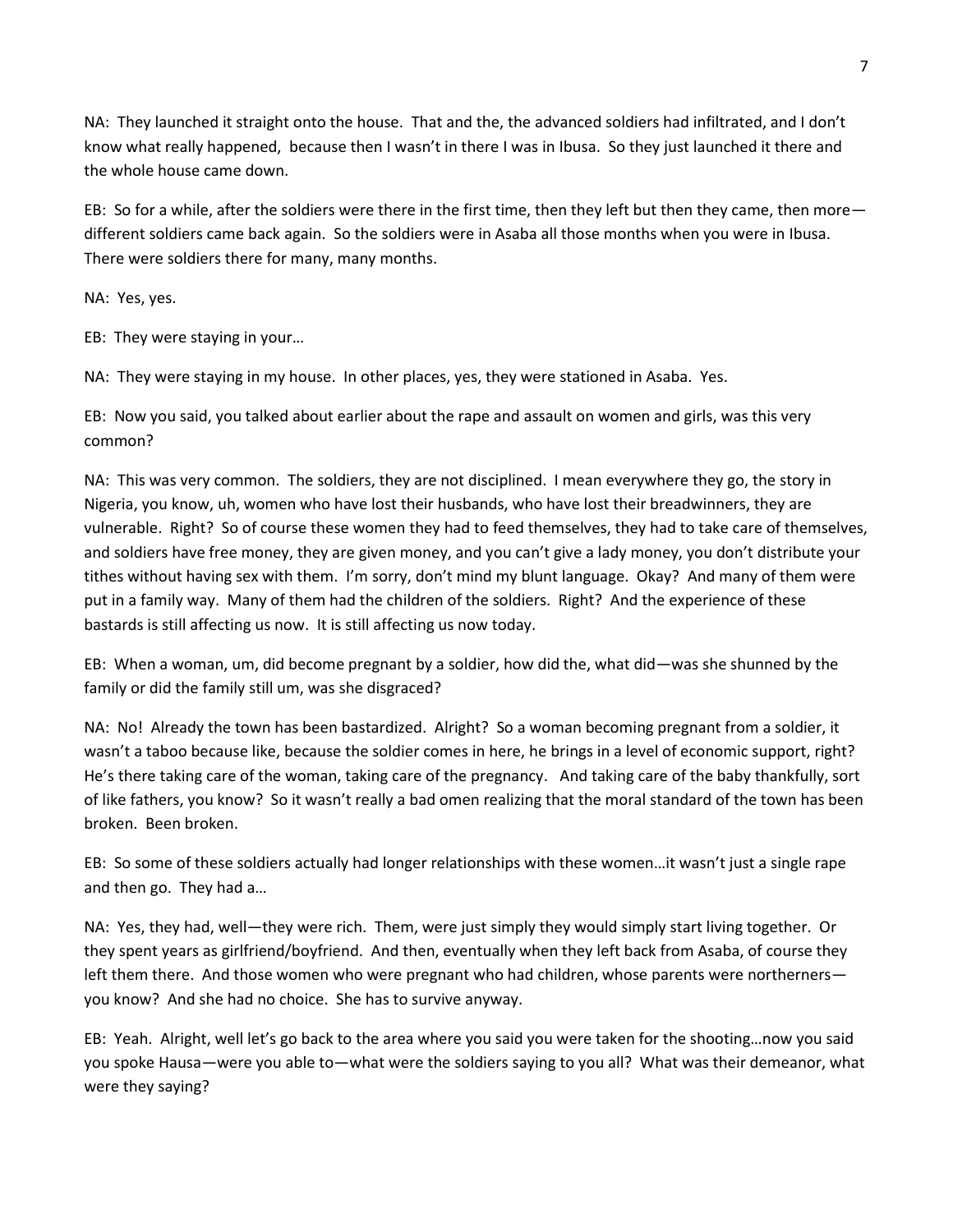NA: I think the problem is these men are also so traumatized. They couldn't even speak. The whole scene here was ugly. The town was in pandemonium—I couldn't explain—Asaba was a very loving town, a very loving people. So suddenly we are invaded. By strange looking people. So I couldn't talk. I couldn't have spoken Hausa.

EB: But they, the soldiers, were they saying anything like you were Ibo, they were going to kill you because you were Ibo or anything like that or…

NA: No. No. No. They were not—whether you're Ibo or Yoruba or Hausa, we are all Asaba. We are all one people, we are young people. Let's go. They marched us through—you know. I mean I couldn't talk, I didn't protest. I didn't speak Ibo, I didn't speak Hausa, I didn't speak English. You know like a lamb taken to slaughter I couldn't open my mouth, it was this way. But it happened. I couldn't speak Hausa to them I couldn't say anything. I didn't even beg them, I didn't say please. I didn't say anything. I was just going.

EB: Were you with anybody you knew when you went through this—did you have friends or family or relations or anything or were you just …

NA: I mean I'm careless, I didn't say anything. I mean here you are you see people dying I'm careless. I mean it was like, maybe it is time for me to go. That was my kind of, mental attitude. So I was, I was expecting the worst to happen—right?

FO: I have a question now, and I think I know how you're going to answer—I mean I, I, based on what you're saying it might be a redundancy, but when the officer came and he stopped the killing—do you have any recollection of what language he spoke?

NA: He spoke English. Not Hausa. I remember him saying "What have these young boys done? Leave them alone!" I'm not sure it is Hausa because he was a young guy. Very well—he was an officer, a decent young man. When he saw us he was amazed—he said "What have they done? What have these young boys done? Please leave them alone." And that is why I'm thinking that he did have authority, because he was an officer and he said leave them alone—they obeyed.

You know? And they obeyed and we marched off.

EB: So, some of these invading soldiers had different opinions about what—I mean some of them like him did not agree with what was happening…

NA: Of course, yes. I'm, my thinking is this. A lot of them had come from the north, right? They came here to simply exterminate the cream of the young ones and the middle class people in Asaba. That was the mission. Of course, we had different soldiers from other states who had different mindsets. But those from the north they had a mission to kill. Right? They had a mission to kill. Nothing else. They have the women and the young children. Kill the boys and the other people. Just means that they are completely exterminated. So it was a homicide of the greatest, greatest order. Greatest order. We've not seen such a mess in the world before—it is terrible, terrible. Terrible! You know?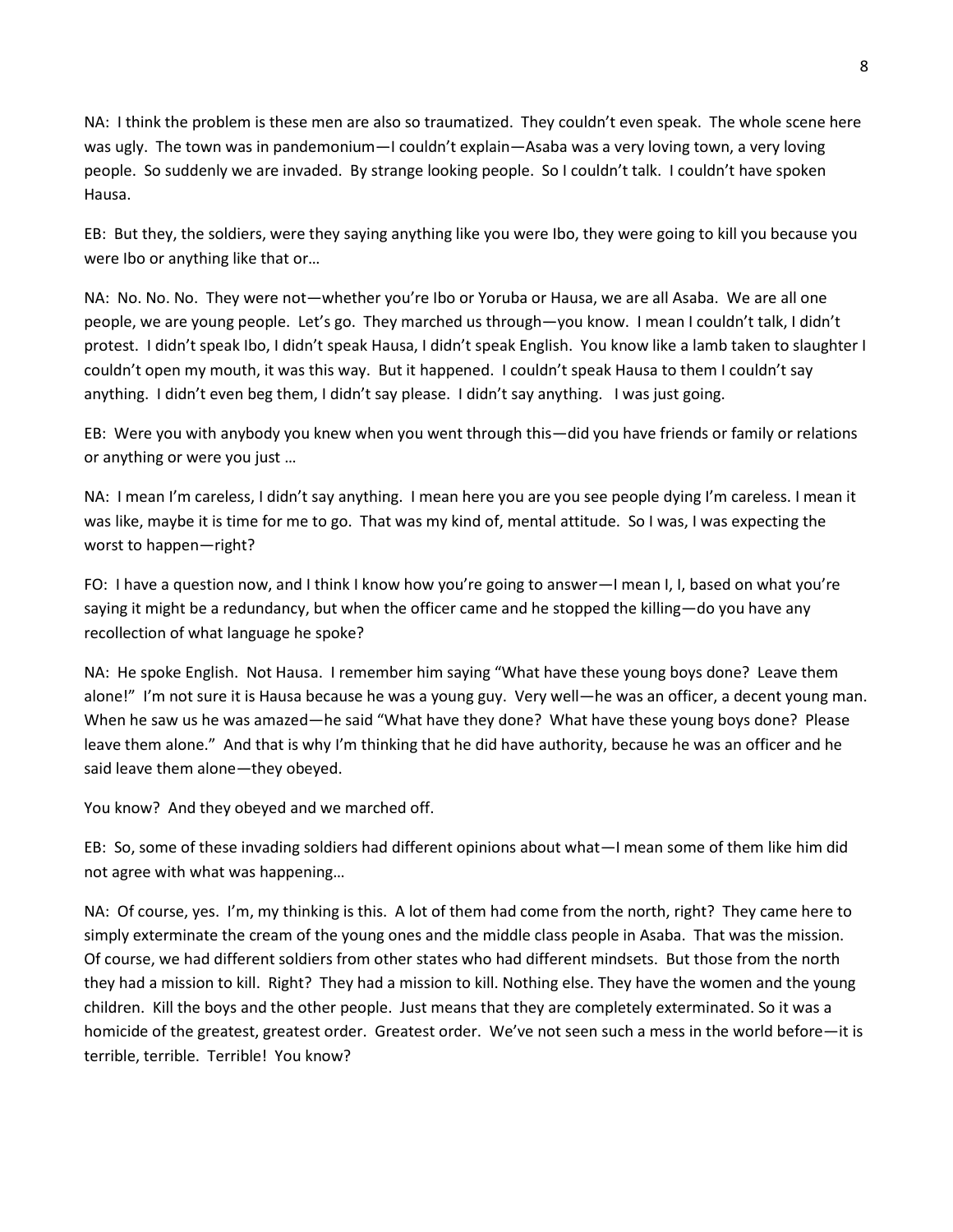EB: Amazing. You know now that people are trying to memorialize the event and remember it—do you think that is an important thing to do?

NA: You know my thinking is this, I'm a preacher, by God's grace, right? And this is my attitude. Isaiah said, Isaiah told us, don't rue over old things, right? Don't consider the fate of old. I will do a new thing. That is my concept as a preacher. Because if I remember it, if I start in fact, right now I'm trying to calm my emotion. I'm trying to control my emotion. It is sad. It's sad. And if we had had guns we would have fought back. But we were armless. I mean these are armless people, innocent people. Peace-loving people, we are dancing we are jovial. You came and invaded them. We're running and we're not soldiers. They came and they killed—I mean that is crazy [bangs his hand on the chair]. That's bad! That's bad.

EB: It is terrible, yes.

NA: Right?

EB: Yes, of course.

NA: It's really bad.

EB: It's indescribable.

NA: We've not recovered from that in this country. We've not recovered by the injustice done by the northerners. It was a long-term mission to exterminate southerners. Right? The Biafrans—we're not Biafran soldiers. We're not. We asked about—we're not Ibo speaking. We're not eastern Ibo, we're west Delta Ibo.

Right? And we didn't get involved in their fight. So why are we going to be so victimized? It was horrible. Right?

EB: Yes.

NA: So my answer is because of him [Ify Uraih]. I told him I would given an interview, let it get behind me. Let the almighty God bring about his resolution. I would like to say this please. You have an interview, an interview is futility. Something must be done. That has more about what happened to our people.

EB: So what would you like to see done?

NA: At least let the Federal government make an apology, a very good apology. And let us choose our retribution let them compensate us. A lot of families lost their breadwinners. The intellectuals. We had brains—professors, doctors, engineers—wiped out! Wiped out! And the government did nothing about it. And today we're still being victimized, eh! In Asaba. In our state today, we have been marginalized. We had the highest core of intellectuals in the whole middle state. Where are they today? They're gone. Eh? They're gone.

EB: Many left. Many died.

NA: Many left—it is sad.